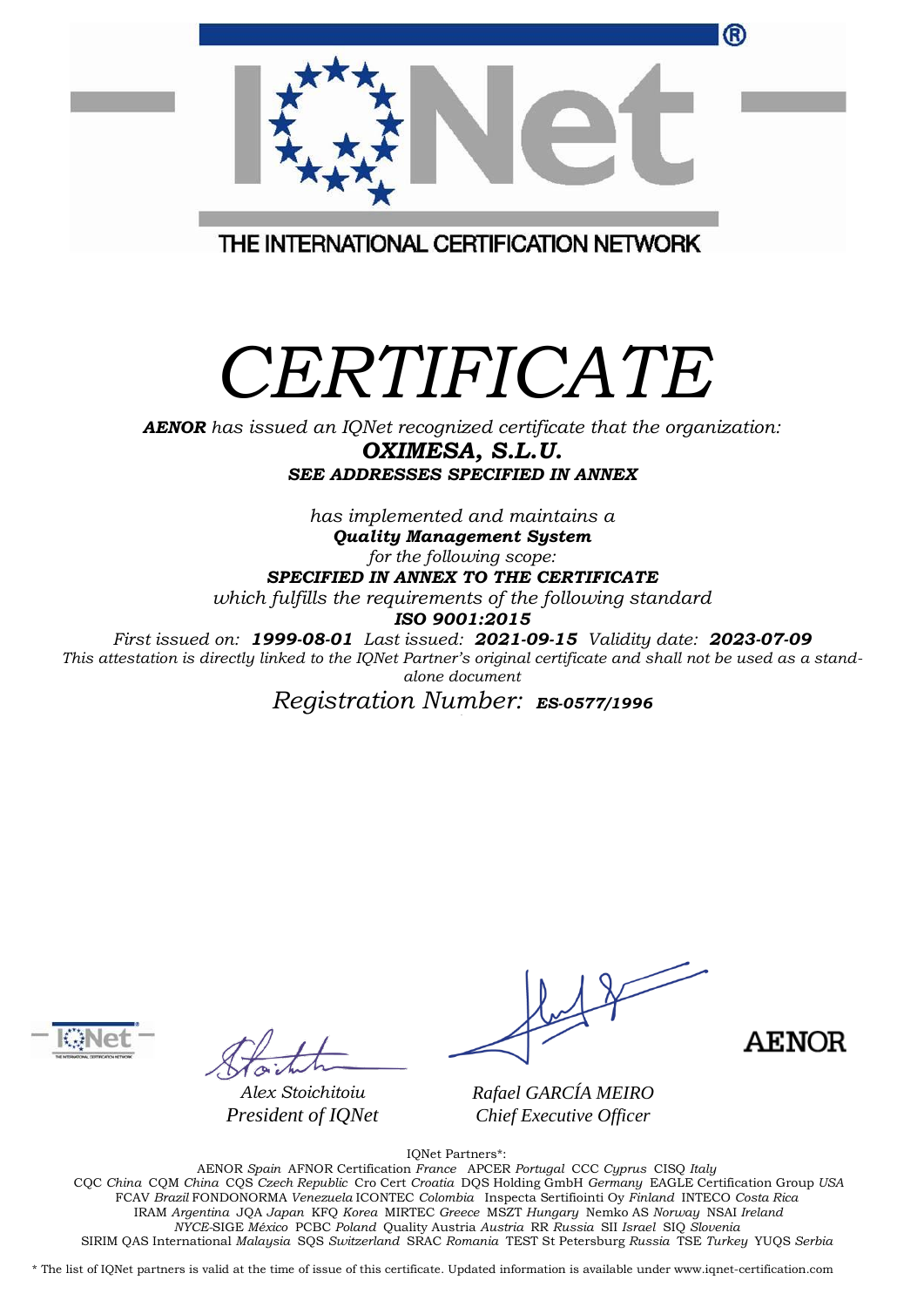|                                                                                                                                              | ®<br>THE INTERNATIONAL CERTIFICATION NETWORK<br>Annex to IQNet Certificate Number ES-0577/1996<br>OXIMESA, S.L.U.                                             |
|----------------------------------------------------------------------------------------------------------------------------------------------|---------------------------------------------------------------------------------------------------------------------------------------------------------------|
| Delegación de Castellón – Centro de atención a pacientes<br><b>CL ROS DE URSINOS, 1</b><br>12004 - CASTELLON                                 | Delegación de Coruña - Centro de atención a pacientes<br>PARROQUIA SANTA MARÍA DE OZA - RUA INÉS DE BEN, 10<br><b>15009 - A CORUÑA</b>                        |
| Delegación de Granada<br>PI JUNCARIL, PARCELA 303<br>18220 - ALBOLOTE<br>(GRANADA)                                                           | Delegación de Huelva<br>CR HUELVA A SAN JUAN DEL PTO, PI TARTESSOS, CL B, 116<br>21007 - HUELVA                                                               |
| Centro de atención a pacientes Terrasa<br>PASSEIG VAPOR GRAN 4 (CARRER MIQUEL CASAS 7)<br>08221 - TERRASSA<br>(BARCELONA)                    | Almacén de Delegación Barcelona<br><b>CL PEREDA, 3</b><br>08203 - SABADELL<br>(BARCELONA)                                                                     |
| Delegación de Barcelona - Centro de atención a pacientes<br><b>Sabadell</b><br><b>CL VILARRÚBIAS, 124</b><br>08202 - SABADELL<br>(BARCELONA) | Delegación de Cádiz<br>CL VIA DE FRANCIA, S/N EDIFICIO EUROPA, NAVE 07 RECINTO INTERIOR<br><b>ZONA FRANCA</b><br>11011 - CADIZ<br>(CADIZ)                     |
| Delegación de Córdoba<br><b>BO OCCIDENTE, S/N</b><br>14005 - CORDOBA                                                                         | Delegación de Logroño<br>PI LA PORTALADA II - CL SANTA MARÍA, 1 - NAVE 2<br>26006 - LOGROÑO<br>(LA RIOJA)                                                     |
| <b>Servicios Centrales Madrid</b><br>CL ORENSE, 11 5ª PLANTA<br>28020 - MADRID                                                               | Delegación de Santander<br>PI RAOS, MALIAÑO-CAMARGO<br>39600 - SANTANDER<br>(CANTABRIA)                                                                       |
| Delegación de Sevilla<br>PI HACIENDA DOLORES, CR NAL. SEVILLA - MÁLAGA,<br>KM.6<br>41500 - ALCALÁ DE GUADAIRA<br>(SEVILLA)                   | Delegación de Jaén<br>PI LOS OLIVARES, CL HUELMA PARCELA 28<br>23009 - JAEN                                                                                   |
|                                                                                                                                              | First issued on: 1999-08-01 Last issued: 2021-09-15 Validity date: 2023-07-09<br>This annex is only valid in connection with the above mentioned certificate. |
| Alex Stoichitoiu                                                                                                                             | <b>AENOR</b><br>Confía<br>Rafael GARCÍA MEIRO<br>Chief Executive Officer                                                                                      |
| President of IQNet                                                                                                                           | IQNet Partners*:                                                                                                                                              |

AENOR *Spain* AFNOR Certification *France* APCER *Portugal* CCC *Cyprus* CISQ *Italy* CQC *China* CQM *China* CQS *Czech Republic*  Cro Cert *Croatia* DQS Holding GmbH *Germany* FCAV *Brazil* FONDONORMA *Venezuela* ICONTEC *Colombia* Inspecta Sertifiointi Oy *Finland* INTECO *Costa Rica* IRAM *Argentina* JQA *Japan* KFQ *Korea* MIRTEC *Greece* MSZT *Hungary* Nemko AS *Norway*  NSAI *Ireland NYCE-*SIGE *México* PCBC *Poland* Quality Austria *Austria* RR *Russia* SII *Israel* SIQ *Slovenia*  SIRIM QAS International *Malaysia* SQS *Switzerland* SRAC *Romania* TEST St Petersburg *Russia* TSE *Turkey* YUQS *Serbia* IQNet is represented in the USA by: AFNOR Certification, CISQ, DQS Holding GmbH and NSAI Inc.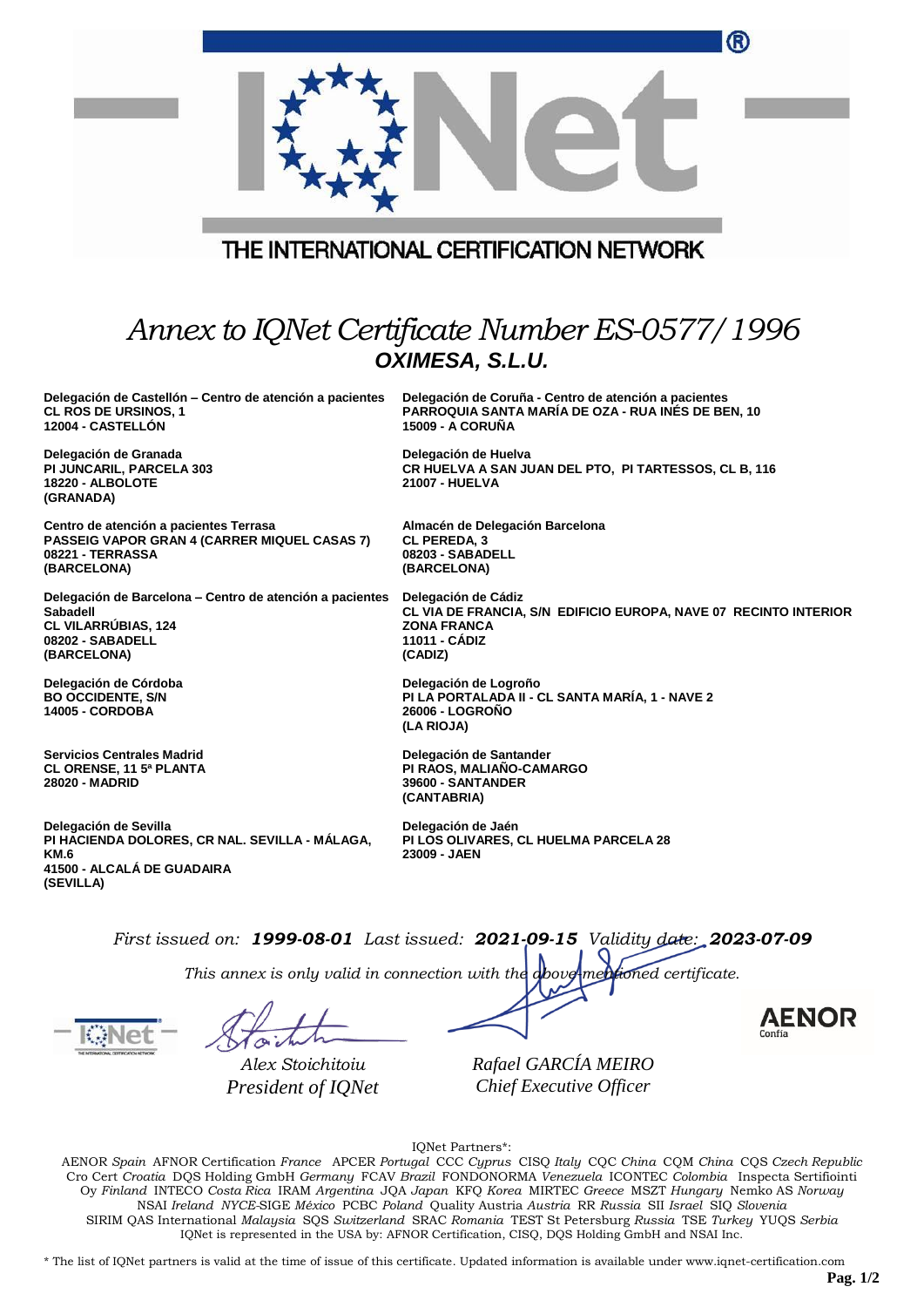| (R)                                                                                |                                                                                                        |  |  |  |
|------------------------------------------------------------------------------------|--------------------------------------------------------------------------------------------------------|--|--|--|
|                                                                                    |                                                                                                        |  |  |  |
| THE INTERNATIONAL CERTIFICATION NETWORK                                            |                                                                                                        |  |  |  |
| Annex to IQNet Certificate Number ES-0577/1996<br>OXIMESA, S.L.U.                  |                                                                                                        |  |  |  |
| Delegación de Madrid<br><b>CL TORRE DE DON MIGUEL, 34 NAVE 2</b><br>28031 - MADRID | Delegación de Asturias<br>CL NICOLAS REDONDO URBIETA, 410. PI SOMONTE 2<br>33393 - GIJÓN<br>(ASTURIAS) |  |  |  |
| Delegación de Málaga<br>PI SAN LUIS, CL ESPACIO, 30<br>29006 - MALAGA              | Planta de envasado<br><b>PI JUNCARIL, PARCELA 303</b><br>18220 - ALBOLOTE<br>(GRANADA)                 |  |  |  |
|                                                                                    |                                                                                                        |  |  |  |

*First issued on: 1999-08-01 Last issued: 2021-09-15 Validity date: 2023-07-09*

*This annex is only valid in connection with the above-mentioned certificate.* 

*Alex Stoichitoiu President of IQNet* *Rafael GARCÍA MEIRO Chief Executive Officer*

**AENOR** 

IQNet Partners\*:

AENOR *Spain* AFNOR Certification *France* APCER *Portugal* CCC *Cyprus* CISQ *Italy* CQC *China* CQM *China* CQS *Czech Republic*  Cro Cert *Croatia* DQS Holding GmbH *Germany* FCAV *Brazil* FONDONORMA *Venezuela* ICONTEC *Colombia* Inspecta Sertifiointi Oy *Finland* INTECO *Costa Rica* IRAM *Argentina* JQA *Japan* KFQ *Korea* MIRTEC *Greece* MSZT *Hungary* Nemko AS *Norway*  NSAI *Ireland NYCE-*SIGE *México* PCBC *Poland* Quality Austria *Austria* RR *Russia* SII *Israel* SIQ *Slovenia*  SIRIM QAS International *Malaysia* SQS *Switzerland* SRAC *Romania* TEST St Petersburg *Russia* TSE *Turkey* YUQS *Serbia* IQNet is represented in the USA by: AFNOR Certification, CISQ, DQS Holding GmbH and NSAI Inc.